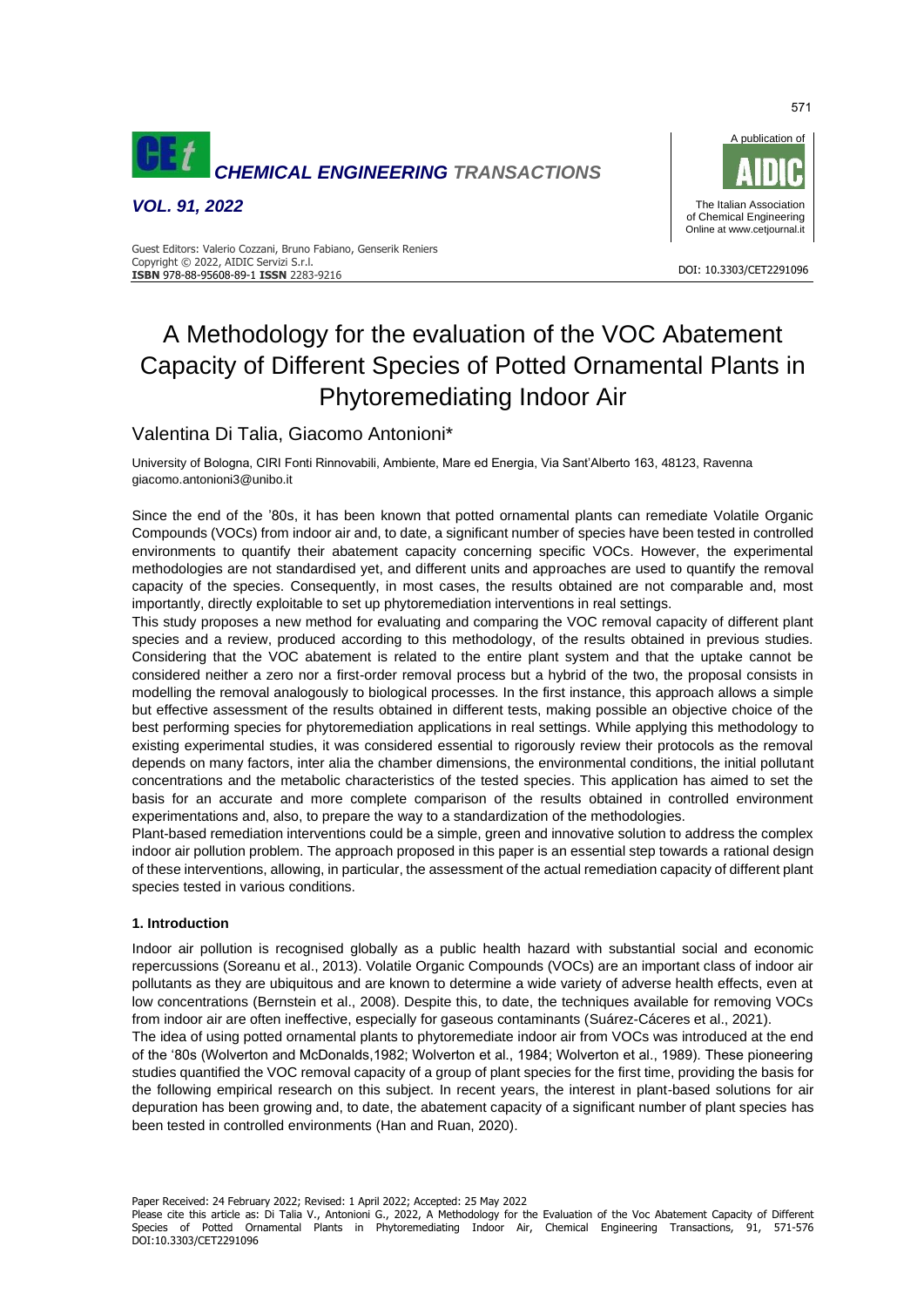The abatement capacity of a plant species concerning a specific VOC, generalising from the literature (Kim et al., 2018), can be assessed with tests in closed environments where a known pollutant concentration is injected in a sealed chamber to quantify the abatement of a specimen over a defined time period. As the experimental methodologies are not standardised yet, and different approaches and units to describe the removal are used, the results obtained are often not comparable and directly usable.

The principal factors that can influence the plant VOC abatement need to be evaluated to read the results rigorously.

The initial and final pollutant concentration in the chamber, the tested specimen leaf area, and the controlled chamber volume are the minimal data required to model the depletion capacity of a species for a selected contaminant (Di Talia and Antonioni, 2021) appropriately. The leaf area is often the most used parameter to quantify the dimensions of the plants and, consequently, the uptake. It is in fact well known that the principal VOC removal pathway concerns the plant leaves (i.e. stomata and cuticle), but it has also been proven that the microorganisms residing in the roots and in the growing medium play an essential role in the abatement. To date, it is still difficult to assess the actual incidence of these pathways for each species and at different environmental conditions rigorously, mainly because of the complexity of the overall plant removal process in which the contaminants are "captured" by the different parts of the plant and then translocated and metabolised (Dela Cruz et al.2014).The review of Dela Cruz et al.(2014) just cited provides an interesting overview of the additional factors that should be considered while evaluating the plant VOC abatement. Among them, the most important are the plant metabolic and morphological features and environmental conditions (temperature, relative humidity, and presence of light). Species peculiarities can strongly affect the removal, and they should be regarded to read the results of the tests correctly. To give an example, plants with Crassulacean Acid Metabolism (CAM) perform the uptake through the stomata also in conditions of darkness (Gong et al., 2019), which is evidently a considerable advantage while applying this mitigation strategy in real environments.

This work proposes a methodology for comparing, straightforwardly, the abatement capacities of different plant species obtained with different experimental protocols. The purpose is to support the designer in selecting the best species to remediate a specific contaminant, knowing its initial concentration in the indoor environment to address. Starting from the selection of plant species with superior VOC purifying ability presented by Kim et al. (2018), the methodology was applied to produce an immediately usable database, , of the results achieved in previous tests. To conclude, an example of how this database can be employed will be illustrated. The contaminant chosen for this last application is formaldehyde, one of the most investigated and common indoor air contaminants.

#### **2. Methodology**

Potted plants are proven to remediate indoor air from VOCs; nevertheless, currently, there is no standardised method to assess their abatement capacity in controlled environments univocally. The number of studies regarding the topic is increasing, and the necessity to define a methodology to compare the results already obtained ad to give a direction for further studies is evident.

A straightforward approach is proposed for this intent. The idea is to consider a plant as a system and model the VOC abatement analogously to biological removal processes.

It is well known that the VOC removal occurs predominantly through the plant aerial part (i.e. the plant leaves), but the action of microorganisms residing in the root zone should also be regarded. Due to the differences in the pathways involved in the removal, the overall plant VOC abatement kinetics cannot be seen exclusively as a pseudo first-order or a zero-order removal process. The idea of modelling it as a hybrid of the two, as for biological processes, seems the most reasonable approach to follow. The fact that it is still challenging to determine the relative importance of the VOC uptake pathways in the overall phytoremediation process also has to be acknowledged.

In order to quantify the abatements obtained in experimentations univocally, the volume of the controlled chamber, the total plant area of the specimen tested and the initial and final pollutant concentrations in the chamber after a defined time period are the essential parameters to consider, since they can be used, according to this methodology, to calculate the species and pollutant specific removal rates per unit leaf area *η<sup>0</sup>* and *η<sup>1</sup>* as shown in Eq(1).

$$
\eta_i = k_i \frac{V}{A} \tag{1}
$$

being V the volume of indoor air in the control chamber ( $m^3$ ), A the entire plant area ( $m^2$ ) and  $k_i$  the removal rate of zero or first order (i=0,1). To better characterise the specimens and consider this study's aims, the total plant area  $A$  ( $m^2$ ) is calculated as the sum of the leaf area and the root zone area, the latter approximated for simplicity to the area of the pot's base (this last term was enclosed to partially regard the contribution of the microorganism

572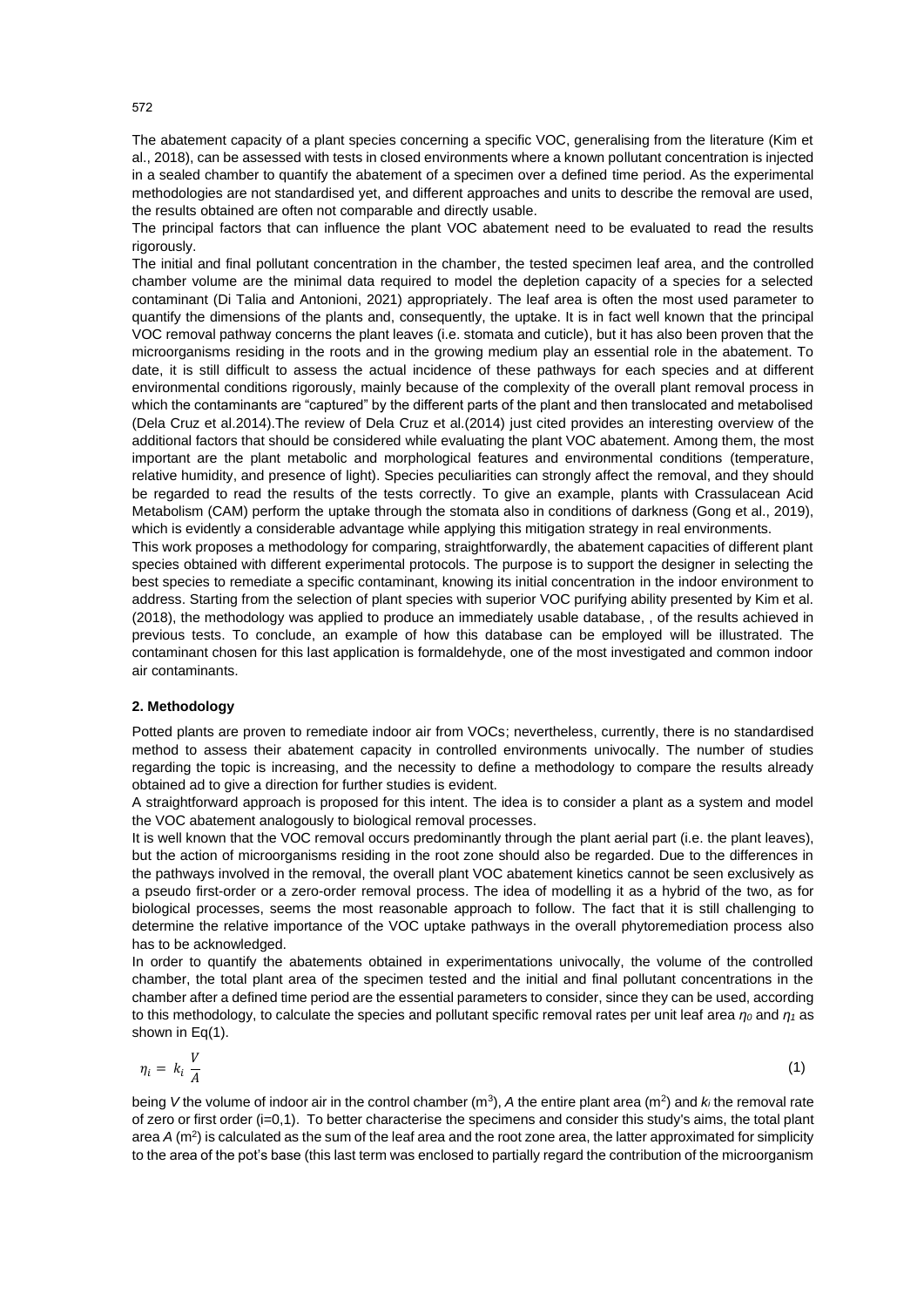residing in soil and roots). Concerning the removal rates of zero or first-order  $k_0$  (μg/m<sup>3</sup>h) and  $k_1$  (1/h), they can be easily determined considering only the depletion term of a simple indoor air model as the GIOAP (Moschandreas and Stark, 1978), as shown in Eq(2) and Eq(3)

$$
k_1 = -\frac{\ln\left(\frac{c_f}{c_0}\right)}{t} \tag{2}
$$

$$
k_0 = \frac{(c_0 - c_f)}{t} \tag{3}
$$

In these equations, *c<sup>0</sup>* and *c<sup>f</sup>* are the initial and final concentrations in the control chamber (μg/m<sup>3</sup> ), and *t* is the experimental time (h). Evidently, the zero and first-order removal rates per unit leaf area *η<sup>0</sup>* and *η<sup>1</sup>* defined by Eq(1) are then expressed in  $\mu$ g/m<sup>3</sup>h and m/h, respectively.

In analogy with the biological removal processes and considering the elements just presented, the overall VOC abatement velocity, expressed in μg/m<sup>3</sup>h, can be written as function of indoor pollutant concentration *c* as shown in  $Eq(4)$ .

$$
r = \frac{k_0 \ c}{\frac{k_0}{k_1} + c} = \frac{\eta_0 \ \frac{A}{V} c}{\frac{\eta_0}{\eta_1} + c}
$$
 (4)

With this approach, it is possible to evaluate the performance of a plant species in abating a specific contaminant concentration in the indoor environment. Moreover, plotting this velocity for a defined interval of concentrations and considering more species allows immediate comparison of their performances.

Starting from the selection of plant species with superior purifying ability provided by Kim et al. (2018), a group of studies have been revised employing the methodology proposed. After the data collection phase, the removal rates described were calculated using Eq(1), Eq(2) and Eq(3), and additional information concerning mainly the plant metabolism and the environmental conditions of the experimentations were collected. The idea was to produce a review, in the form of a database, with comparable data directly usable for designing phytoremediation interventions in real environments. The results of this application will be presented in the following section, together with an example that illustrates how the database can be used.

### **3. Results**

The application of the methodology proposed led to the definition of the structure of a database containing, for each test examined, general information regarding the study, the essential data required for the application of the methodology, the results of the calculations of the four removal rates defined, and additional details potentially useful to refine the analysis in a second phase. All the relevant database fields are reported in Figure 1. They are arranged, for clarity, in four sets.

| General information on                                                                                                       | Essential data for the                                                                                                                                                                  | <b>Results</b>                                                                                                                                                                  | Additional information                                                                                      |
|------------------------------------------------------------------------------------------------------------------------------|-----------------------------------------------------------------------------------------------------------------------------------------------------------------------------------------|---------------------------------------------------------------------------------------------------------------------------------------------------------------------------------|-------------------------------------------------------------------------------------------------------------|
| the study                                                                                                                    | methodology application                                                                                                                                                                 |                                                                                                                                                                                 | on the study                                                                                                |
| Species analysed<br>٠<br>Species peculiarities<br>٠<br>• VOC analysed<br>Reference of the revised<br>٠<br>experimental study | Initial VOC concentration<br>• Final VOC concentration<br>• Experimental time<br>• Total plant area<br>• Test chamber volume<br>• Parts of the plant involved in the<br>experimentation | · Zero-order removal rate<br>First-order removal rate<br>٠<br>Zero-order removal rate per<br>$\bullet$<br>unit leaf area<br>First-order removal rate per<br>٠<br>unit leaf area | Temperature<br>٠<br>Relative humidity<br>٠<br>Light conditions<br>٠<br>Experimental<br>٠<br>instrumentation |

*Figure 1: Fields addressed in the database obtained applying the proposed methodology to a selection of experimental tests.*

573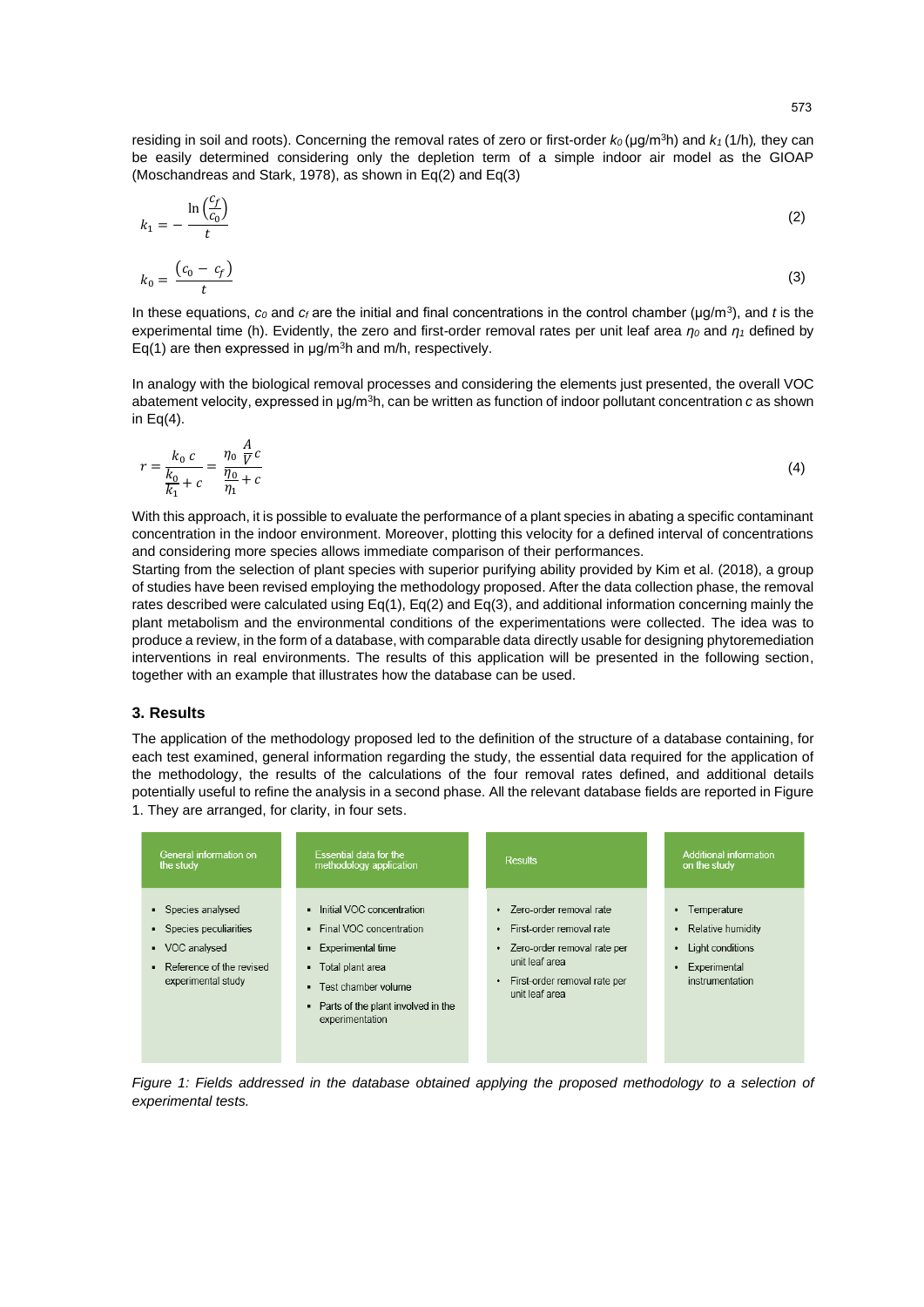Starting from the left side, the first set of fields provide general information about the tests as the species and the pollutant addressed. It is to note that peculiarities concerning mainly the species metabolism are addressed in a specific field as it is well known that they can significantly influence the VOC abatement.

The second set reports all the essential numerical data required for applying the methodology. These data are the initial and the final pollutant concentration measured in the chamber, the duration of the experiment, the plant area (*A*) where removal takes place, and the chamber volume. As the idea is to consider the entire plant as a system, the total plant area includes, when applicable, both the leaf and root zone area to include the contribution of all the VOC removal pathways. Finally, it is important for each test to specify if they involved the entire plant, the aerial part or the root zone. This element evidently gives to the results obtained their actual value.

The four removal rates values calculated starting from these data are reported in the third section of the database, and they provide a first harmonised indication of the actual abatement capacity of the different species concerning a specific contaminant.

As environmental conditions are known to play a significant role in VOC removal, information concerning temperature, relative humidity and light conditions are noted in the last part of the database, together with basic information about the instrumentations employed in the tests.

It is to note that, due to the lack of standardised methodologies, all this information is not always provided in the studies revised. Therefore, in the database were included only the tests where all the fields in the second and third sets could be filled. The resulting set of records formed the first version of the database.

An example of how this database can be used is presented in the following section. The idea is to demonstrate how to select the best performing species to remediate formaldehyde, the most studied and common indoor contaminant, using the methodology proposed.

A selection of the database is presented in Table 1. For the sake of brevity, this selection exclusively concerns studies referred to the contaminant of interest performed on entire specimens and in conditions of light. Different metabolisms have not been observed for this selection. Moreover, only the fields concerning the application of the methodology have been reported (the temperature field was added as this datum was employed to perform the necessary unit conversions).

| <b>Species</b>                  | Fatsia     | <b>Ficus</b> | Scindapsus         | Syngonium          | Chlorophytum     | Dracaena     |
|---------------------------------|------------|--------------|--------------------|--------------------|------------------|--------------|
|                                 | japonica   | benjamina    | aureus             | podophyllum        | elatum vittatum  | messangeana  |
| Reference                       | Kim et al. | Kim et al.   | Wolverton and      | Wolverton and      | Wolverton et al. | Wolverton et |
|                                 | (2008)     | (2008)       | McDonald<br>(1982) | McDonald<br>(1982) | (1984)           | al. (1989)   |
| <b>Species</b><br>peculiarities |            |              |                    |                    |                  |              |
| $C_0$ (µg/m <sup>3</sup> )      | 2471.52    | 2471.52      | 23066.47           | 20638.42           | 17254.04         | 24144.27     |
| $C_f$ (µg/m <sup>3</sup> )      | 346.01     | 271.87       | 4856.1             | 2185.24            | 2464.86          | 7243.28      |
| t(h)                            | 5          | 5            | 24                 | 24                 | 6                | 24           |
| A $(m2)$                        | 0.35       | 0.42         | 0.64               | 0.64               | 0.71             | 0.72         |
| V $(m^3)$                       | 1          |              | 0.39               | 0.39               | 0.4              | 0.88         |
| $k_1$ (1/h)                     | 0.39       | 0.44         | 0.06               | 0.09               | 0.32             | 0.05         |
| $k_0$ (µg/m <sup>3</sup> h)     | 425.1      | 439.93       | 758.77             | 768.88             | 2464.86          | 704.21       |
| $\eta_1$ (m/h)                  | 1.13       | 1.06         | 0.04               | 0.06               | 0.18             | 0.06         |
| $\eta_0$ (µg/m <sup>2</sup> h)  | 1222.71    | 1051.58      | 458.34             | 464.31             | 1392.5           | 862.55       |
| $T(C^{\circ})$                  | $23 \pm 2$ | $23 \pm 2$   | 28.3               | 28.3               | 28.3             | $30 \pm 1$   |

*Table 1: Extract from the database for formaldehyde, the studies reported were performed on entire specimens and in light conditions.* 

It can be seen, analysing the results obtained, that the removal rates per unit leaf area values can give a first indication of the different performances of the species in removing the contaminant of interest from indoor air. It can be moreover proven that this extract gives an idea of the differences between the experiments analysed, proving the necessity to define an appropriate approach for their evaluation.

In order to select the best performing species in removing indoor formaldehyde, the overall abatement velocities (as defined in Eq(4)) regarding the revised studies have been calculated for a reasonable interval of concentrations using the data presented in Table 1. The entire plant area and chamber volume ratio A/V (1/m) is considered equal to one to allow an adequate comparison. The curves obtained for the six species revised are reported in Figure 2.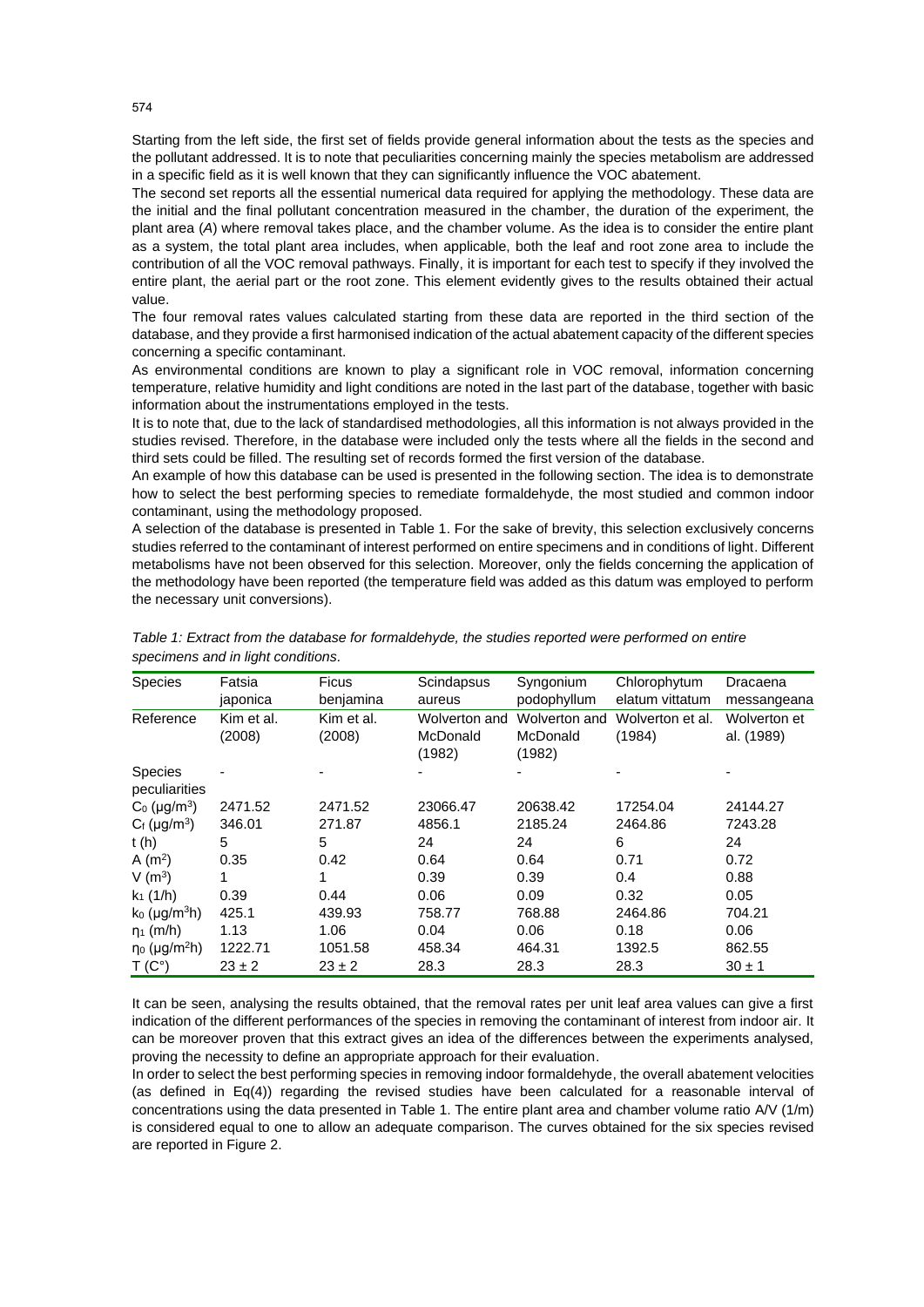It can be noticed that the curves offer a clear indication of the abatement performance of each species at different concentrations and that they can be considered a practical tool to select the best species knowing the average initial VOC concentration in a specific indoor environment. From the results presented below, it is clear that Fatsia japonica is, on the whole, the best performing plant species in remediating the pollutant of interest. Clorophytum elatum vittatum and Ficus benjamina are likewise interesting species to consider, but the dissimilarities in their performances have to be taken into account. Considering that the average VOC concentrations detected indoors are usually low, Ficus benjamina should be more suitable for designing plantbased remediation interventions in indoor environments than Clorophytum. It is evident, in fact, that this last species performs better at concentrations that are not typical in indoor environments.



*Figure 2: Formaldehyde abatement velocity curves for the studies revised in the methodology application.*

### **4. Conclusions**

Even though the attention concerning indoor air phytoremediation is rising, to date, the experimentations in controlled chambers to define the VOC abatement capacity of different species and the reviews available do not often provide comparable and usable results to design plant-based mitigation interventions in real environments.

For this purpose, a new methodology has been proposed in this work. Considering that the overall VOC plant abatement is neither a zero nor a first-order process, but rather a hybrid of the two, an abatement remediation velocity (expressed in μg/m<sup>3</sup>h) has been defined, approaching the abatement analogously to a biological process. This parameter provides a clear indication of the actual performance of the species to remediate a specific contaminant at different concentrations.

The methodology has been applied to a group of experimental studies identified as concerning the species with superior VOC purifying ability (it is to stress that this selection does not provide harmonisation of the abatement but individuates only the best removal obtained per test). This application led to the construction of a database, that can be considered a first tool to help a robust quantitative design of plant-based mitigation interventions in real environments. As a case study, an example of the usage of this database (for which only relevant fields have been shown) has been provided.